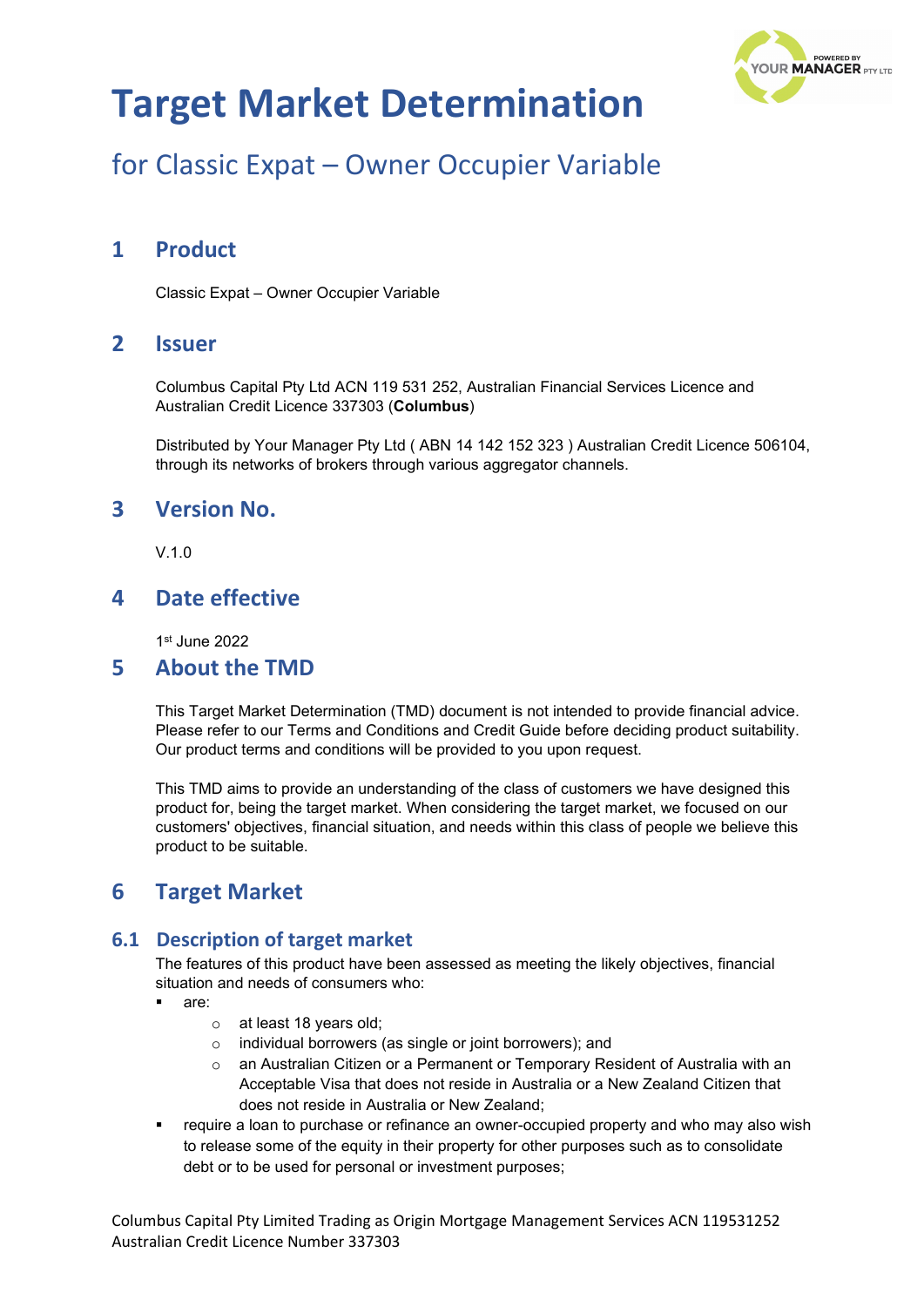

## for Classic Expat – Owner Occupier Variable

- require an offset account;
- **•** require the use of a Visa Debit card;
- require the flexibility of a variable interest rate;
- require the ability to make additional extra repayments without penalty; and
- want the option of either principal and interest or interest only repayments.
- satisfy our eligibility criteria:

Although variable interest rates fluctuate, the product meets the likely objectives, financial situation and needs of consumers in the target market because it allows them to deposit funds into an offset account and/or make additional payments directly into the loan to reduce the amount of interest payable whilst maintaining the ability to draw on surplus funds when required. This product also allows consumers to select interest only or principal and interest repayments in order to reduce their overall debt and build equity.

#### **6.2 Classes of consumers for who the product may not be suitable**

This product may not be suitable for consumers who:

- do not meet the eligibility requirements;
- are seeking the certainty of fixed repayments over the term of the loan;
- are looking to purchase or refinance a residential investment property;
- are looking to construct a property; or
- require the ability to provide alternative methods of income verification.

#### **6.3 Description of the Product, including key attributes**

- Variable interest rate;
- Repayment options:
	- o principle and interest; or
	- o interest only
- Redraw available
- Minimum loan size: \$50,000
- Maximum Loan Size: \$2,000,000 (subject to LVR and postcode policy)
- Maximum LVR: 80%
- Offset facility available
- Application fee is payable
- Settlement fee is payable
- Valuation fee is payable
- Ongoing fee is payable

### **7 Distribution Conditions/ Restrictions**

The following distribution channels and conditions have been assessed as being appropriate to direct the distribution of the product to the target market:

**Direct** 

Columbus Capital Pty Limited Trading as Origin Mortgage Management Services ACN 119531252 Australian Credit Licence Number 337303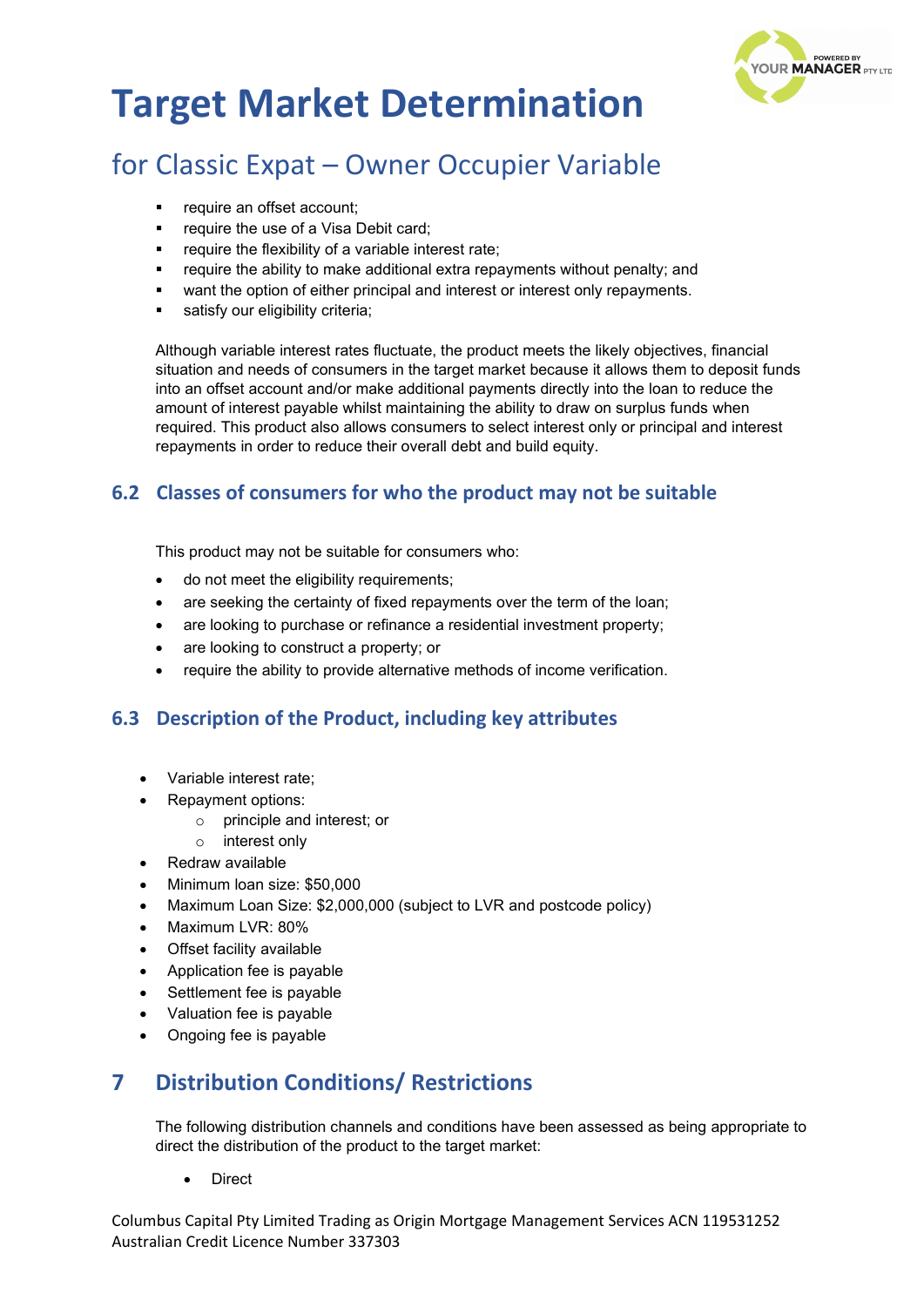

## for Classic Expat – Owner Occupier Variable

- **Online**
- By phone
- In person (e.g. branch, agency, or premises visit)
- Third party Accredited mortgage brokers subject to Best Interests Duty (BID)

The distribution channels and conditions are appropriate because:

- the product has a wide target market;
- our staff have the necessary training, knowledge and accreditation (if required) to assess whether the consumer is within the target market. All of our staff must continually satisfy annual compliance reviews.
- we rely on existing distributors, methods, controls and supervision already in place;
- our approval system has checks and controls in place to flag applicants who may be outside the target market; and
- accredited mortgage brokers are subject to a higher duty under BID to ensure that the product is in the best interests of the particular consumer.

### **8 TMD Reviews**

We will review this TMD as follows:

| Initial review  | Within 12 months of the date of this TMD                                                                                                                                                                                                                                                                                                                                                                                                                                                                                                                                                              |  |
|-----------------|-------------------------------------------------------------------------------------------------------------------------------------------------------------------------------------------------------------------------------------------------------------------------------------------------------------------------------------------------------------------------------------------------------------------------------------------------------------------------------------------------------------------------------------------------------------------------------------------------------|--|
| Periodic review | Each year on the anniversary of this TMD.                                                                                                                                                                                                                                                                                                                                                                                                                                                                                                                                                             |  |
| Review triggers | Specific events will prompt Columbus to review this TMD, which<br>includes:<br>A significant dealing of the product to consumers outside the<br>target market occurs;<br>A significant number of complaints are received from<br>customers in relation to the product;<br>A significant number of defaults occur;<br>A significant breach has occurred in connection with the<br>٠<br>issuing and distribution of this product; and<br>A significant number of late repayments are being recorded;<br>۰.<br>A material change is made to this product.<br>Unexpected early stage arrears are detected |  |

If a review trigger occurs, we will complete a review of the TMD within ten business days. Meanwhile, we will cease to offer this product to our customers until our TMD review concludes and any necessary changes to the product or TMD, including distribution methods, are made.